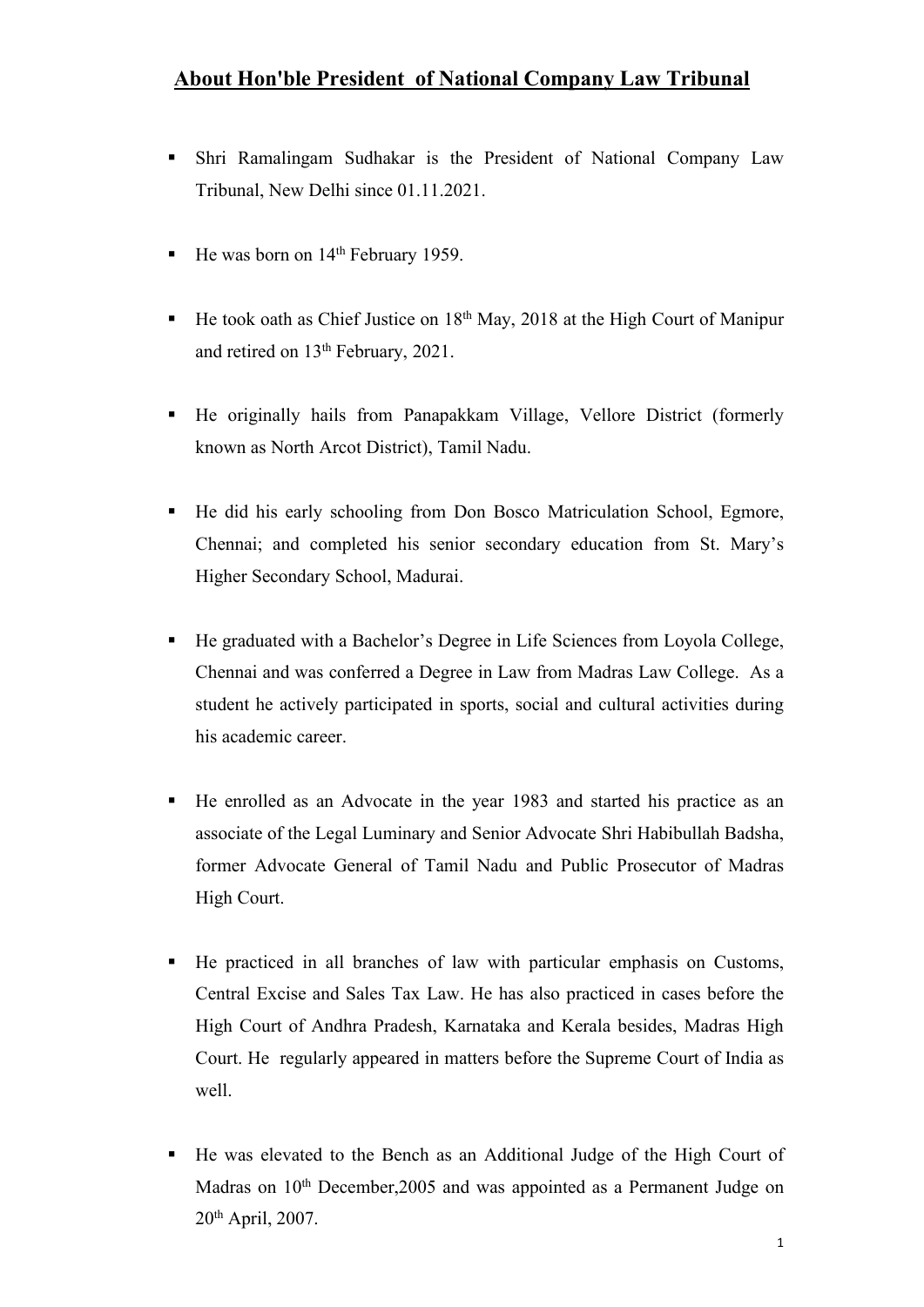- As a Judge he rendered judgments for restoration of Evergreen Shola Forest in the Western Ghats and Kodaikanal hill range. To remove Prosopis Juliflora, a species of plant which is a major cause of soiland ecological damage. He ordered restoration of neglected water bodies, removal of encroachments, afforestation of waste land and National Highways, etc., which have become precedents under the Environmental Law. As a judge, he dealt with the cases of all branches of law, like; Original Suits, Original Side Appeals, Writ Petitions under Article 226 of the Constitution of India; Writ Appeals, Company Law Cases, Arbitration and Admiralty Cases, Insolvency Cases , Civil Revision Petitions, Civil Miscellaneous Appeals, Referred Trials, Criminal Appeals and Habeas Corpus Petitions and Second Appeals.
- In the case relating to Motor Accident Claims, his landmark Judgement for early and prompt settlement of award to the beneficiaries has been affirmed by the Hon'ble Supreme Court for implementation all over India.
- He decided cases regarding the Enforcement of Foreign Awards of the Arbitration and Conciliation Act 1996.
- He undertook various administrative duties besides discharging his judicial work. As Member and Chairman of the Building Committee, he played a dominant role in ensuring the development of infrastructure in district Courts and the Madras High Court, including the Madurai Bench. He was the Chairman of the Heritage Committee to refurbish the 125-year-old Madras High Court Heritage Building and was primarily instrumental in the 150<sup>th</sup> Year Celebration of the Madras High Court a Chartered High Court.
- As a member of the Budget Proposal Committee, he was instrumental in preparing and settling proposals to the tune of Rs.300 Crores for construction of combined court buildings and Court attached quarters for judicial officers of various districts in Tamil Nadu.
- He was appointed as Chairman of the High Court Legal Services Committee which enables the settling of thousands of cases.